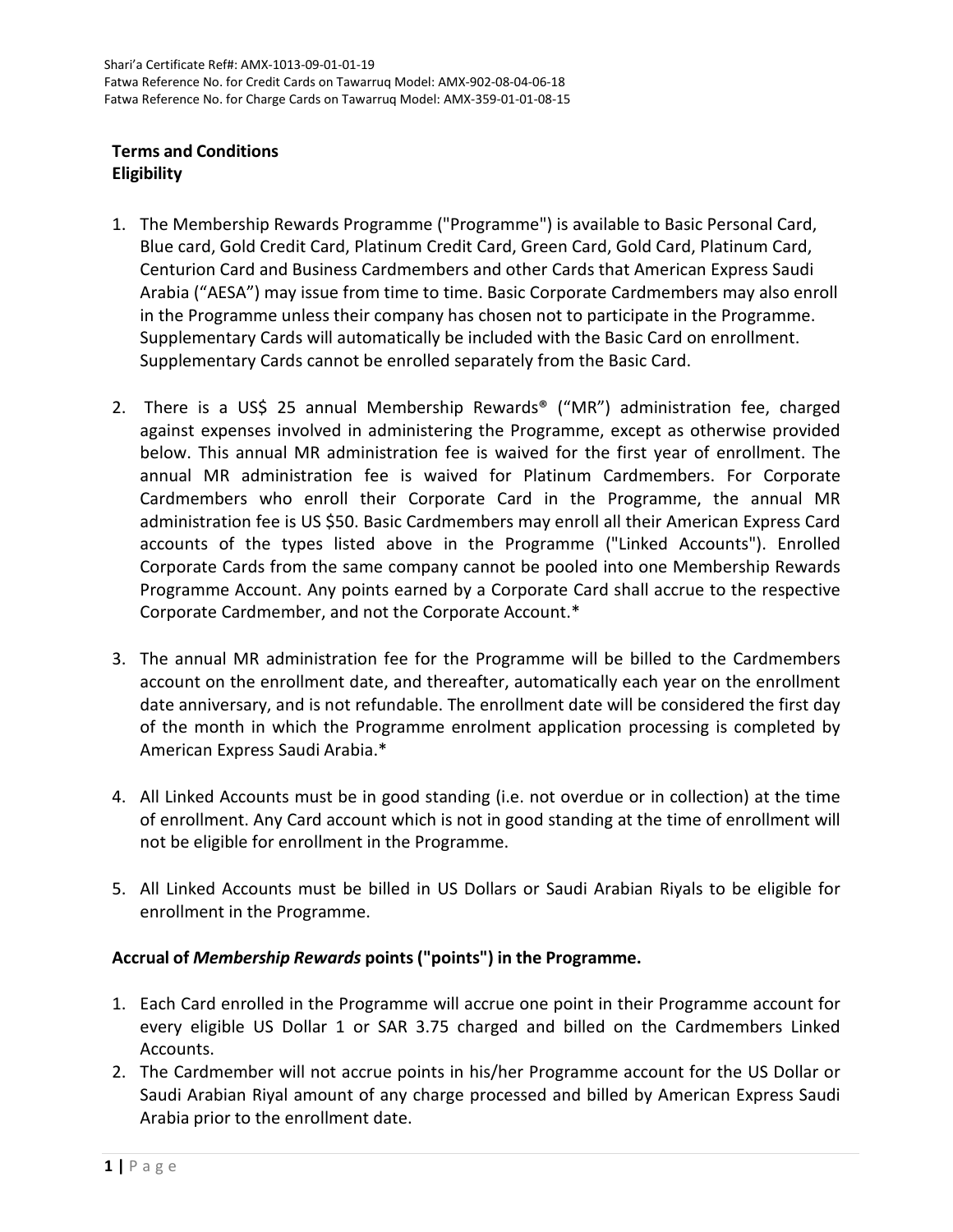- 3. Points accrued in a Cardmember's Programme account for any given year will be carried forward on the enrollment date anniversary provided all other conditions set out herein have been met.
- 4. Eligible charges do not include the following:
	- − Express Cash and ATM withdrawals
	- − Service Charges
	- − Late Payment Fees and Referral Charges
	- − Foreign Exchange
	- − Annual Fees
	- − Debit and Credit Adjustments
	- − Fees on Returned Payments and Cash Withdrawals
	- − Top ups on Digital and Mobile Wallets
- 5. Points accrued in any Programme account do not constitute property of the Cardmember and are not transferable by operation of law or otherwise to any person or entity and cannot be transferred to any other Programme account.
- 6. Credits posted to a Cardmember's Linked Account (other than Cardmember payments received), including those arising from returned goods or services, will reduce the points accrued in the Cardmember's Programme account.
- 7. Points accrued in the Programme account have no cash or monetary value.

#### **Converting or Redeeming points**

- 1. Points accrued in the Cardmember's Programme account may be converted into any one or more frequent flyer programmes of participating airlines or converted into frequent guest points of participating hotels. The Cardmember must first join or be a member of the relevant frequent flyer or frequent guest programme(s) prior to requesting conversion. Enrolment in such programme(s) is the Cardmember's responsibility.
- 2. A Cardmember may convert points in their Programme account to programmes of participating airlines and hotels, in the points increments indicated in the Programme communications.
- 3. Cardmembers are subject to and must comply with the terms and conditions of the frequent flyer/guest programmes of the participating partners' programmes in which they are enrolled and the terms and conditions of the vouchers issued.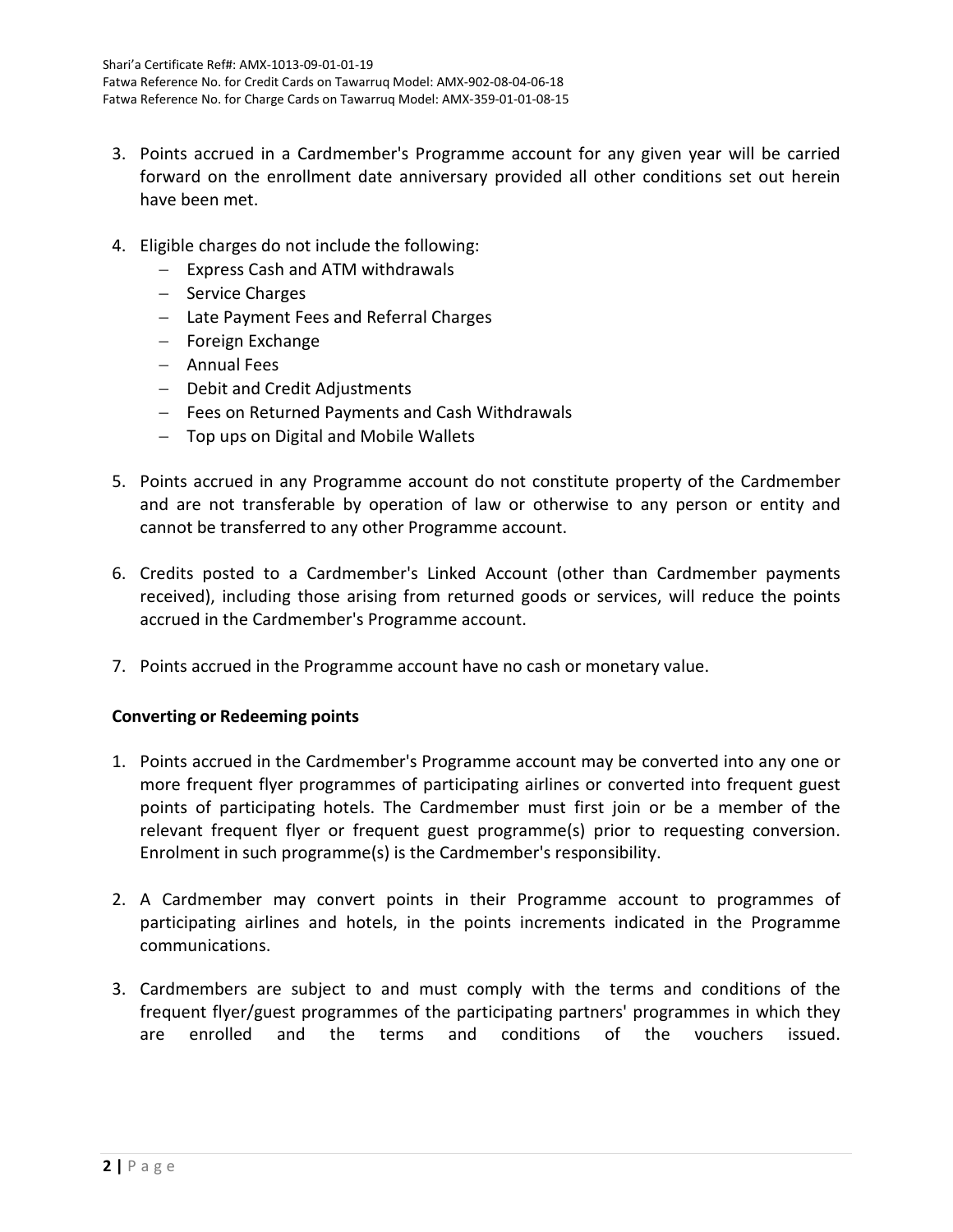- 4. American Express Saudi Arabia assumes no responsibility for points converted from a Cardmember's Programme account into a participating partner's programme or for the actions of any participating partner. American Express Saudi Arabia assumes no responsibility for the provision of goods and services by participating partners in relation to a Cardmember's use of vouchers or otherwise.
- 5. Any reward available in the Programme is subject to change with or without notice.
- 6. The Cardmember insurance programmes listed below will not apply to flights taken with frequent flyer tickets, even if such tickets were obtained by using points converted from a Programme account. Insurance coverage will only be activated pursuant to the terms and conditions of such coverage.
	- Travel Accident Insurance
	- Travel Inconvenience Insurance
	- Personal Liability

## **Rewards**

- 1. All Rewards are subject to availability. Certain Rewards are available only during the time periods described in the Programme communications. Certain restrictions apply to Rewards. Terms and conditions of each Reward are set forth in Programme Communications. Merchants participating in the Programme are subject to change. Some Rewards have limited availability.
- 2. Redeemed Rewards are not refundable, exchangeable, replaceable, redeemable, or transferable for cash, credit other Rewards, or points under any circumstances.
- 3. By redeeming Rewards, the Cardmember releases American Express Saudi Arabia and its parent, subsidiaries, and affiliates from any and all liability regarding the redemption or use of Rewards, or other participation in the Programme.
- 4. Rewards must be redeemed in accordance with Programme communications. American Express Saudi Arabia and participating merchants are not responsible for replacing lost, stolen, or mutilated certificates.
- 5. American Express Saudi Arabia reserves the right to modify or cancel any Reward at any time without prior notice.
- 6. Any additional travel or accommodation arrangements made in connection with any Reward will be the sole responsibility of the Cardmember.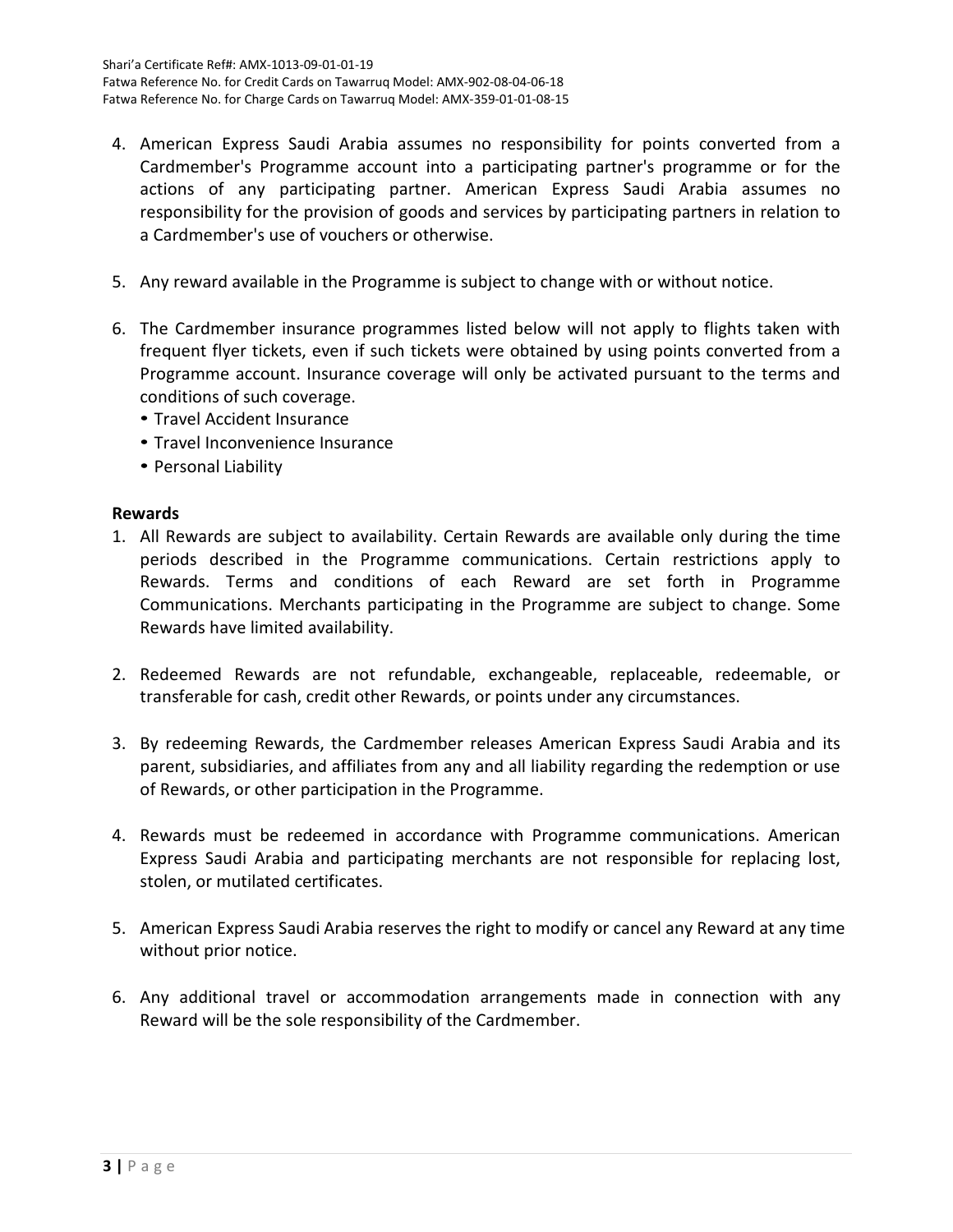## **Certificates**

- 1. Membership Rewards certificates and vouchers (collectively "Certificates") may not be combined with any other promotional offers from American Express Saudi Arabia or participating merchants.
- 2. Certificates are valid at participating merchants only, until the expiration date printed on the front of the Certificate.
- 3. Certificates must be surrendered at redemption, and no photocopies of Certificates will be honoured.
- 4. Fulfillment of the Certificates is the sole responsibility of the participating merchant, not American Express Saudi Arabia.
- 5. Certificates are not valid toward previous purchases, and cannot be used as payment on existing account balances with either the participating merchant or American Express Saudi Arabia. Certificates have no other cash value.
- 6. Certificates are not transferable unless otherwise noted on the certificate.
- 7. Certificates are void where prohibited by law.
- 8. Unless otherwise stated on the Certificate, Certificates for Rewards offered do not include any taxes, which are the sole responsibility of the Cardmember.
- 9. Use of any Certificate is subject to any additional restrictions listed on the Certificate.

#### **Programme Account**

1. Points accrued in the Cardmember's Programme account may be converted to a participating frequent flyer/guest programme or otherwise redeemed provided that the Cardmember's Programme account has not been cancelled or terminated by American Express Saudi Arabia or the Cardmember (except as provided below) at the time of conversion request and all of the enrolled Linked Accounts are in good standing. If any Linked Account is not in good standing, the Cardmember's enrolment in the Programme may be cancelled or points accrued in the Programme account may be forfeited. A Cardmember's enrollment in the programme will be cancelled and points accrued in the Programme account forfeited if the Cardmember has at any time failed to adhere to the Cardmember Agreement.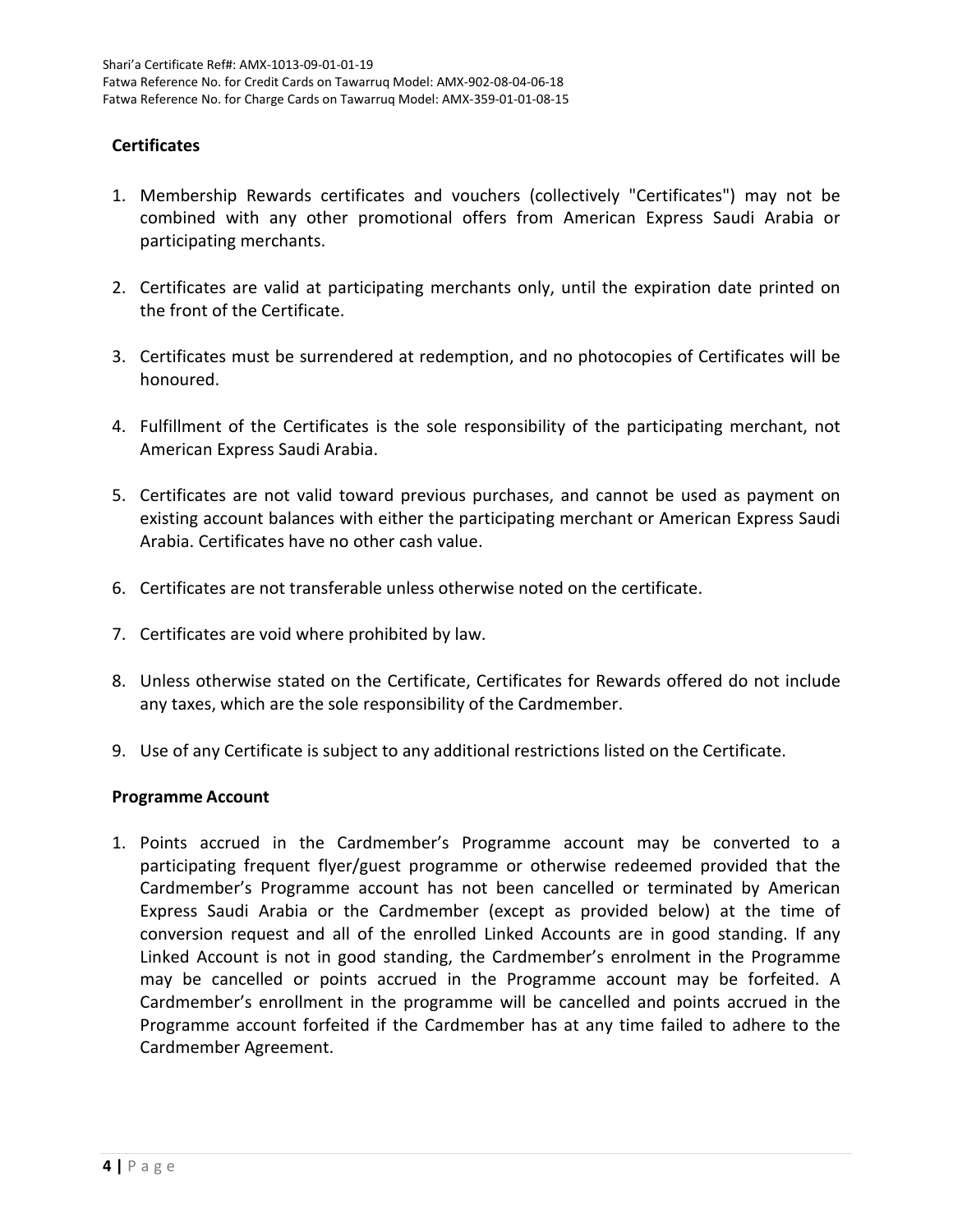2. If for any reason American Express Saudi Arabia cancels any Linked Account(s), any points accrued in the Programme account will be forfeited. If American Express Saudi Arabia reinstates the Linked Account(s) within six (6) months of cancellation, any points accrued in the Cardmember's Programme account may be redeemed, provided all other conditions set out herein have been met.

- 3. If a Cardmember has more than one American Express Card account enrolled in the Programme, voluntarily cancels any Card account, and keeps at least one American Express Basic Card account enrolled in the Programme, any points accrued in the Programme account as a result of charges billed to the cancelled Card account will remain valid in the Programme account provided all other conditions set out herein have been met.
- 4. If a Cardmember voluntarily cancels enrollment in the Programme or cancels all Linked Accounts enrolled in the Programme, but keeps at least one American Express Card, the Cardmember will have up to six (6) months in which to re-enroll in the Programme in order to reactivate any points previously accrued in the Programme account prior to such cancellation. Such points will then be available for redemption.
- 5. If a Cardmember cancels all Linked Accounts and cancels all Cards issued by American Express Saudi Arabia, all points accrued in the Programme account will be forfeited immediately.
- 6. Once accrued points in a Cardmember's Programme account have been redeemed, the points cannot be converted back into the Cardmember's Programme account.

# **General**

- 1. American Express Saudi Arabia reserves the right to terminate the Programme at any time without prior notice. American Express Saudi Arabia also reserves the right to change the Programme terms and conditions at any time including but not limited to points required for any Reward.
- 2. The request for redemption must be made by the Basic Cardmember. Basic Cardmembers must initiate a request for redemption of points by calling American Express Saudi Arabia toll free number at 800 124 2229, sending a fax to +966 (11) 474 9007, sending an email to [membership.rewards@americanexpress.com.sa](mailto:membership.rewards@americanexpress.com.sa) or writing to American Express Saudi Arabia Membership Rewards®, P.O. Box 6624, Riyadh 11452, Kingdom of Saudi Arabia.
- 3. Fraud or abuse relating to the accrual of points in the Programme or conversion of points may result in forfeiture of accrued points as well as cancellation of a Cardmember's Programme account and any American Express Card account.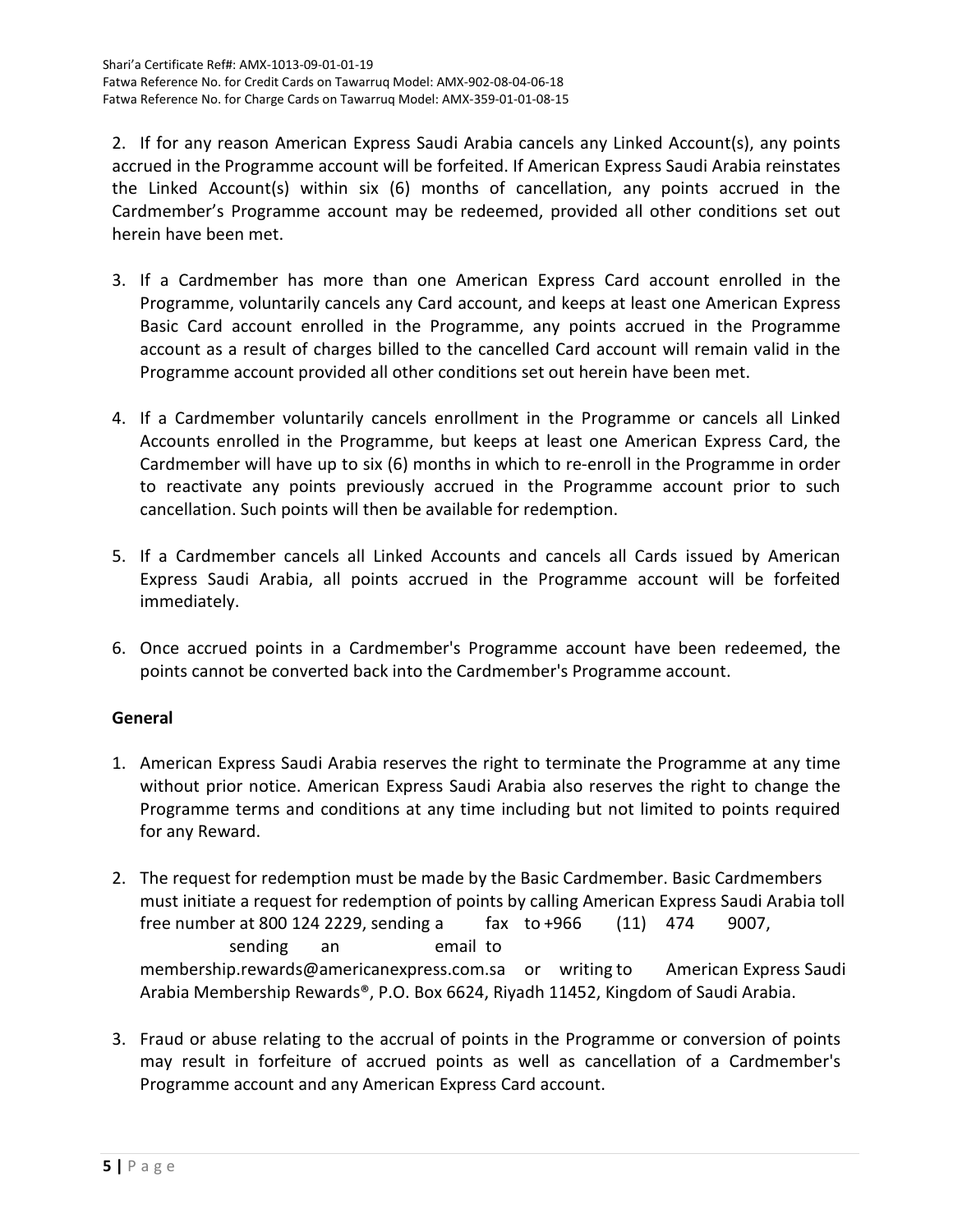- 4. American Express Saudi Arabia's failure to enforce a particular term or condition does not constitute a waiver of that term or condition by American Express Saudi Arabia.
- 5. All questions or disputes regarding eligibility for the Programme or the eligibility of points for accrual or conversion of points will be resolved by American Express Saudi Arabia at its sole discretion.

## **Merchandise items Terms and Conditions**

- 1. Redemptions are subject to product availability, Cardmember's should ensure to request their redemption at the earliest possible time to avoid cancellation or alternative redemptions.
- 2. Once the signed voucher(s) is received by American Express Saudi Arabia, no changes or cancellations can be done regarding the selected product.
- 3. If a chosen product is not available, American Express Saudi Arabia will inform the Cardmember of any similar alternative products. Should the Cardmember redeem an alternative product, the variation in Membership Rewards® points will be added/deducted from his Membership Rewards® balance. Alternatively, should the Cardmember wish to cancel his redemption, his Membership Rewards® balance will be credited with the respective Membership Rewards® points. American Express Saudi Arabia has the right to cancel any redemption request and the Cardmember will be informed accordingly.
- 4. Redemption request must be signed and submitted by the Basic Cardmember. American Express Saudi Arabia will not accept any redemption request sent by a Supplementary Cardmember.
- 5. Delivery will take a minimum of three (3) weeks. In case delivery is delayed, American Express Saudi Arabia will notify the Cardmember by either telephone or the email address American Express Saudi Arabia has on record about the expected delivery date. American Express Saudi Arabia will not be held responsible for any delay in delivery.
- 6. If the item received is incorrect or defective, the Cardmember should inform American Express Saudi Arabia of such error or defect within a maximum of five (5) working days from the date of receipt of delivery. American Express Saudi Arabia will coordinate with the respective courier to collect the defective item from the Cardmember. American Express Saudi Arabia will replace the item, if available, or credit the Cardmember's Membership Rewards® account with the respective Membership Rewards® points redeemed. American Express Saudi Arabia will not be held responsible for any incorrect or defective product received.
- 7. For the avoidance of doubt, redemption of products and vouchers cannot be exchanged for cash.